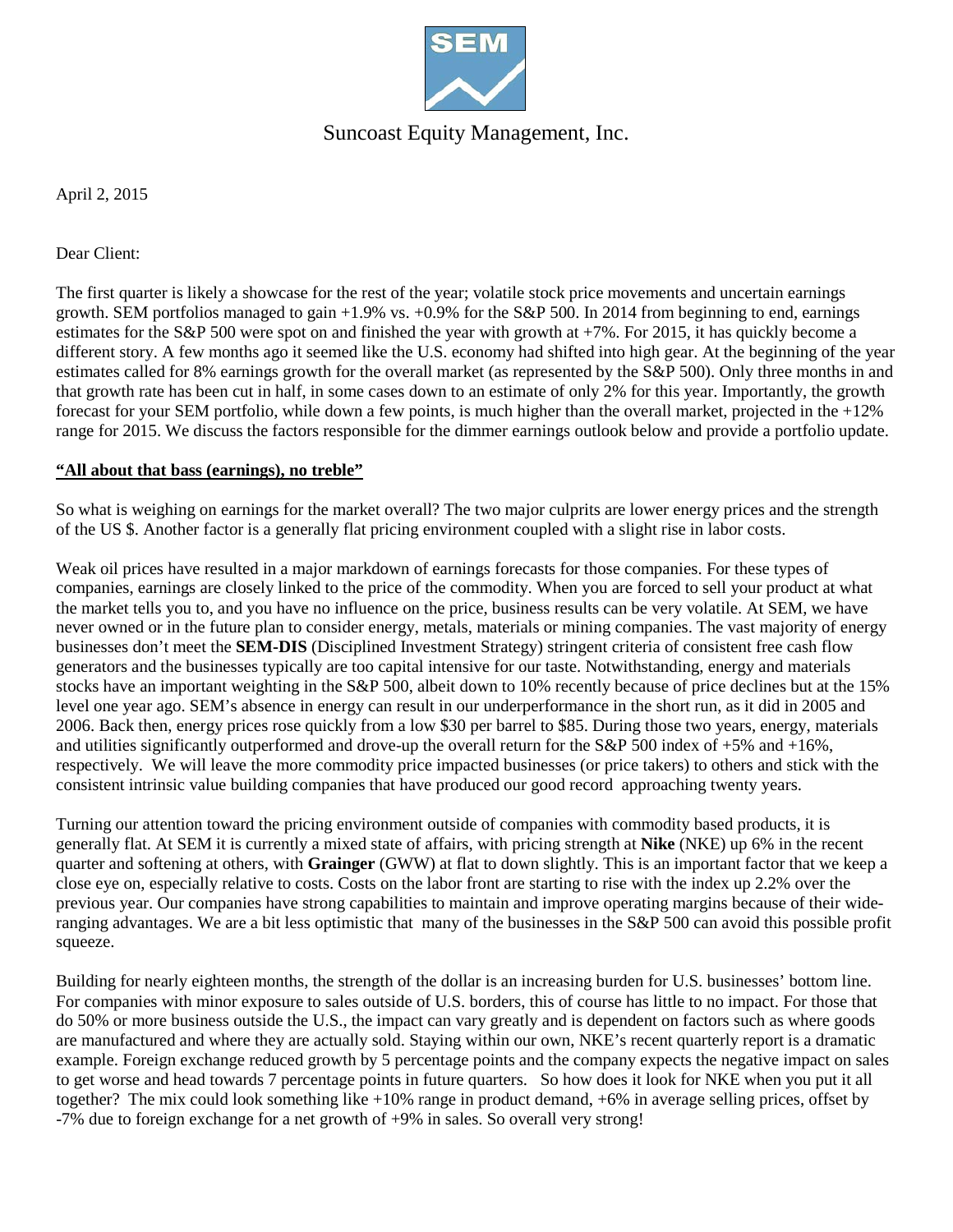### **Portfolio update**

We added one company and sold three of our holdings this past quarter bringing our portfolio total down to nineteen. We also added to one our newer holdings, **Hanesbrands** (HBI) just prior to the company purchasing a complementary brand, Knights Apparel for approximately \$200 million. Representing 400 of the largest U.S. colleges and universities, Knights sells t-shirts, sweatshirts and other sports apparel with logos and graphics under various brands including Knights and Russell, primarily to mass merchant retailers. HBI, already a leader with its Gear and Champion brands in the university bookstores, will now have the leading share for licensed collegiate apparel in the mass, mid-tier and bookstore channel. HBI will fold-in Knight, gain manufacturing synergies, and improve the return on capital Knights could not otherwise accomplish on its own. Activewear, in which HBI focuses, is one of the few performing apparel segments in terms of growth and margins.

**Polaris** (PII) is a recent addition to the portfolio that is also benefiting from adding additional brands to its core offering and gaining scale through acquisitions. Starting with its namesake in snowmobiles back in 1954 and organic extension to all terrain and on-road vehicles, the company is a global leader in the small vehicle market used for transportation (people moving), commercial and government work, and recreation. PII has an organized plan to grow both organically and inorganically. PII's "*Growth through Adjacencies"* objective includes acquisitions such as small French manufacturer Aixam Mega about two years ago that produced \$100+ mm in sales as a stand alone business to 400 European Dealers. This deal significantly added to PII's European presence and earlier acquisitions of smaller sized Goupil and GEM (Global Electric Motorcars). Another example is PII's motorcycle brands which began with Victory and then later Indian, through an acquisition back in 2011. The company has been successfully rebuilding the reputation of both through better quality and service. Operationally, PII is perpetually pursing improvements such as shorter lead times, faster inventory turns, and better quality product to drive better financial results. It is opening new facilities to yield faster distribution and lower costs in areas around the globe from Alabama to India. PII benefits directly from an improving economy that supports broad based spending. We believe PII's diversification both globally and by application will give it a less cyclical profile than for example Harley-Davidson, which we have successfully owned in the past. Despite its numerous acquisitions to complement its organic growth, PII carries very little debt on its balance sheet, earns high returns on capital and has a strong record of operating margin improvement.

For SEM it is about making every effort to own companies with relatively brighter growth outlooks. The three companies we sold from the portfolio are solid, and will likely remain so since we only own companies that have great financial strength; however, their outlook may be dimming a bit.

After reducing our position to 2% in December, we sold our remaining shares in **Qualcomm** (QCOM). QCOM may face margin pressure over the next few years due to (1) struggles on the royalty side of its business as the global decline in average selling prices for smartphones accelerates and potentially overcomes unit growth, and (2) increasing percent of total profits coming from its lower margin chip business. Several specific events support these two business trends.

**Microsoft** is the second technology company we let go of in the quarter. MSFT is making a strong effort to shift its software services to the cloud and is having some success, though it represents only 5% of total sales at present. Our concern, however, is that profit growth for the company overall seems elusive. After growing profits to a peak level within the last two years, this fiscal year ending June 2015 should see a drop-off of approximately 10%. Another uncertainty ahead is once business clients get converted to the cloud, will there be pricing power for MSFT? MSFT's stock price is up about 50% in the last 18 months so it was a worthwhile holding. With this stock price increase though, MSFT's relative value to other choices shrunk. We will continue to monitor MSFT to see if it can return to growth mode.

Finally, we sold **Franklin Resources** (BEN), another significant free cash flow generator like MSFT but facing anemic growth and some pressures on the bottom line. Recent mutual fund flows have been heavily weighted toward ETFs and passive funds, where BEN has little to no exposure. The company's international expansion is putting pressure on margins and the prospect of higher rates later this year may add to weaker bond flows, an important part of BEN's business. We were also disappointed that BEN did not pay out a special annual dividend in December which it has been known to do. While we are not dividend focused, we do believe it is a good practice to return money to the owners when the company has an abundant amount and no immediate strategic need.